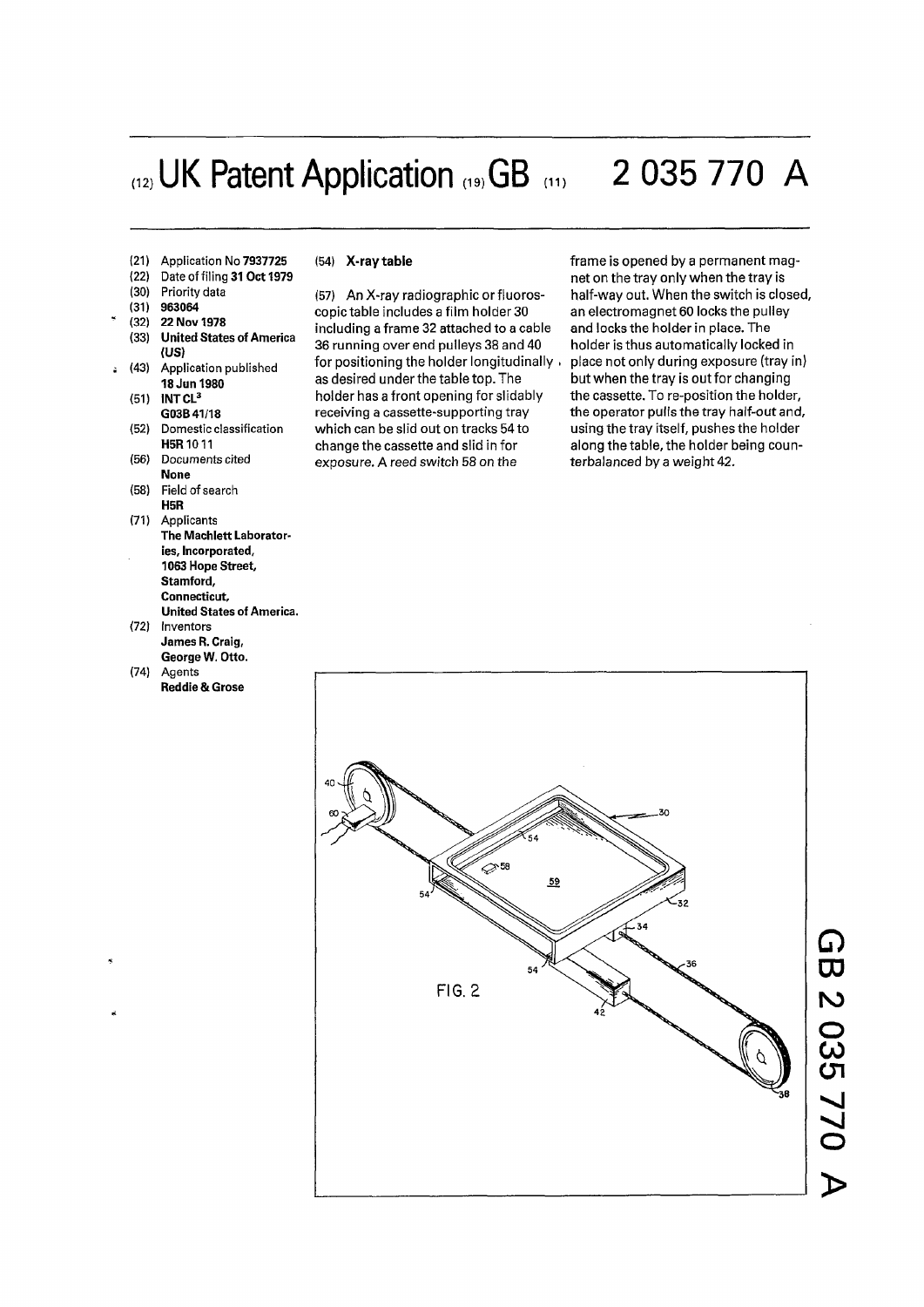

 $FIG.1$ 

 $\frac{1}{4}$ 

 $1/4$ 

2035770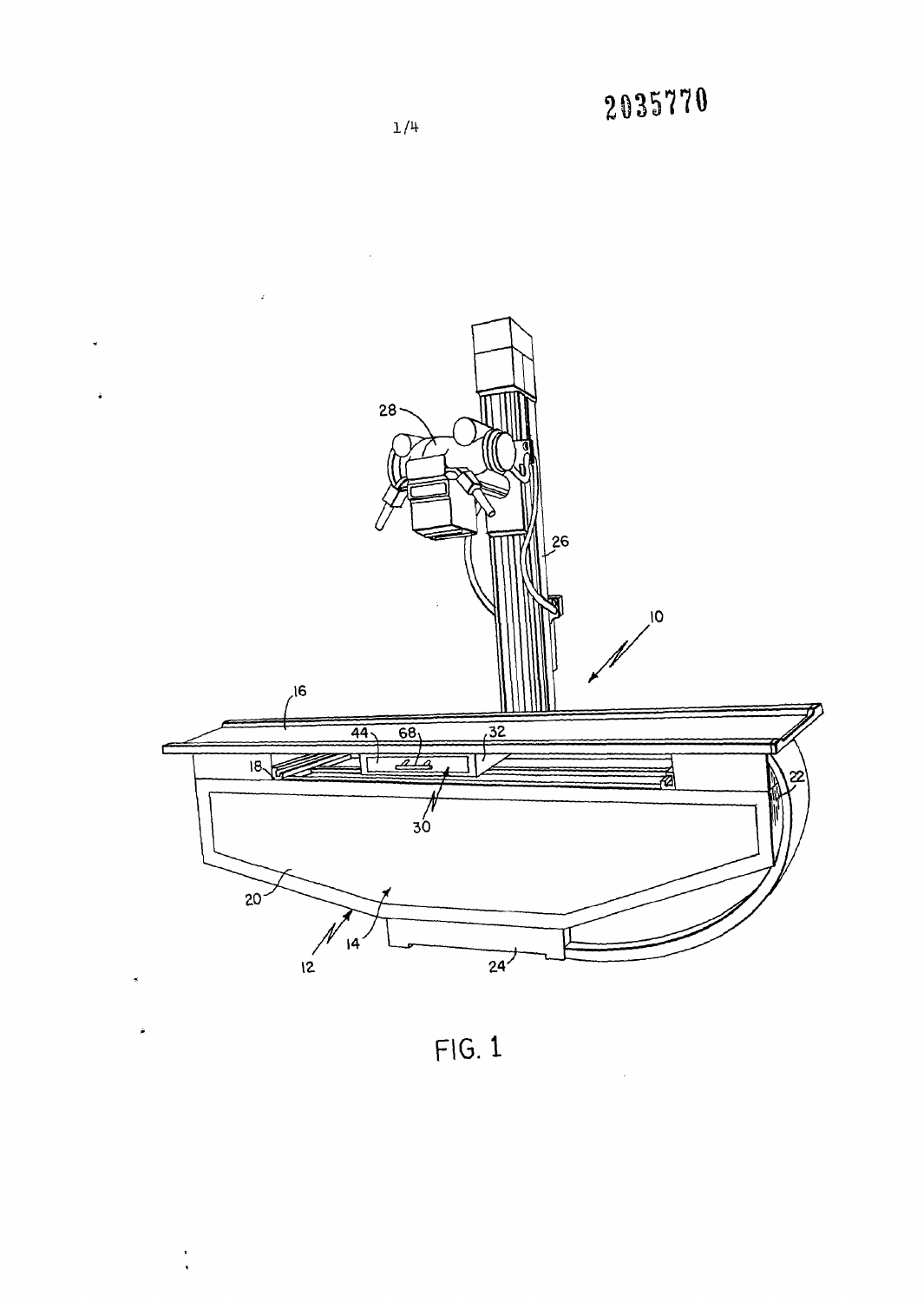

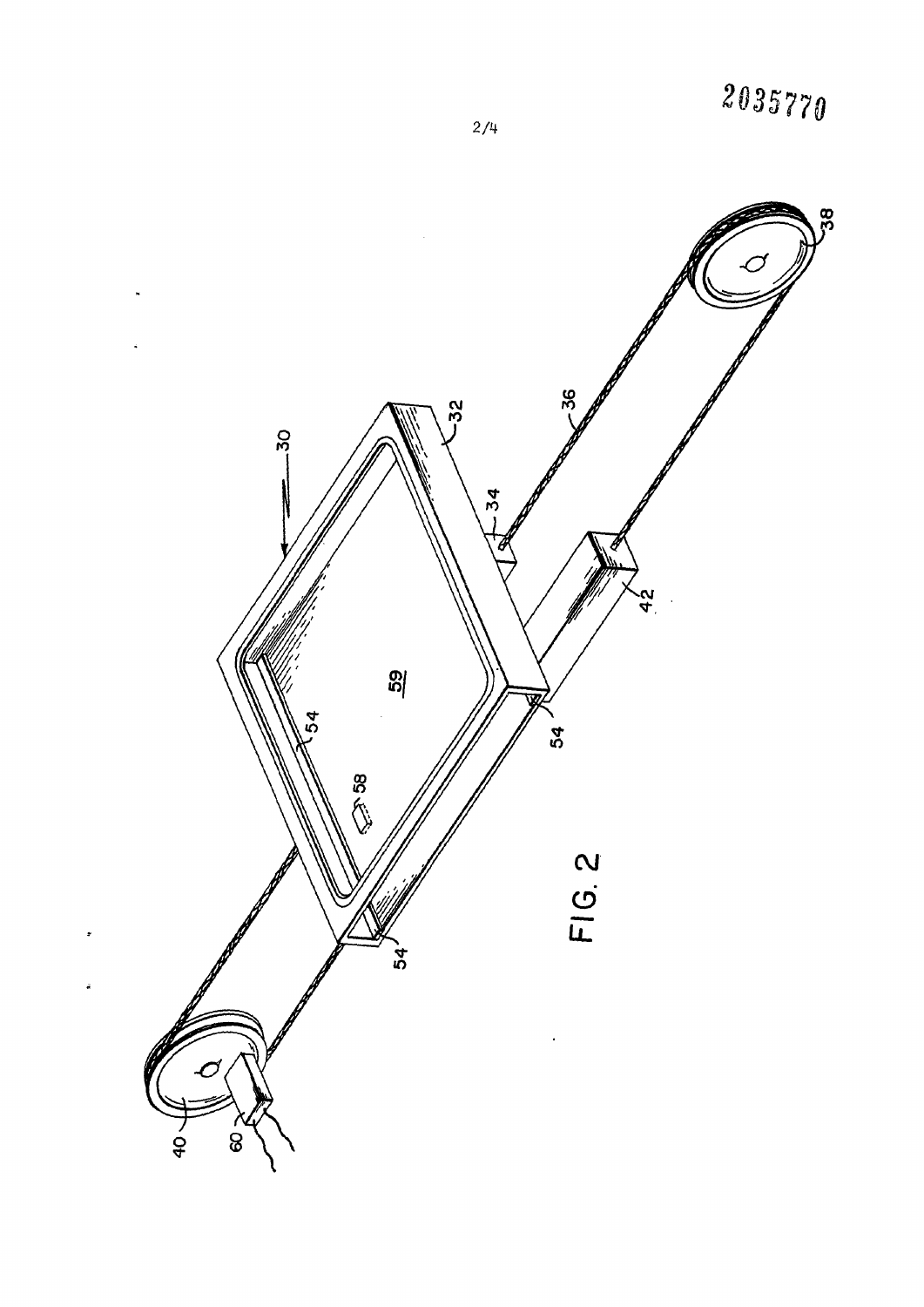## **2035770**







FIG. 8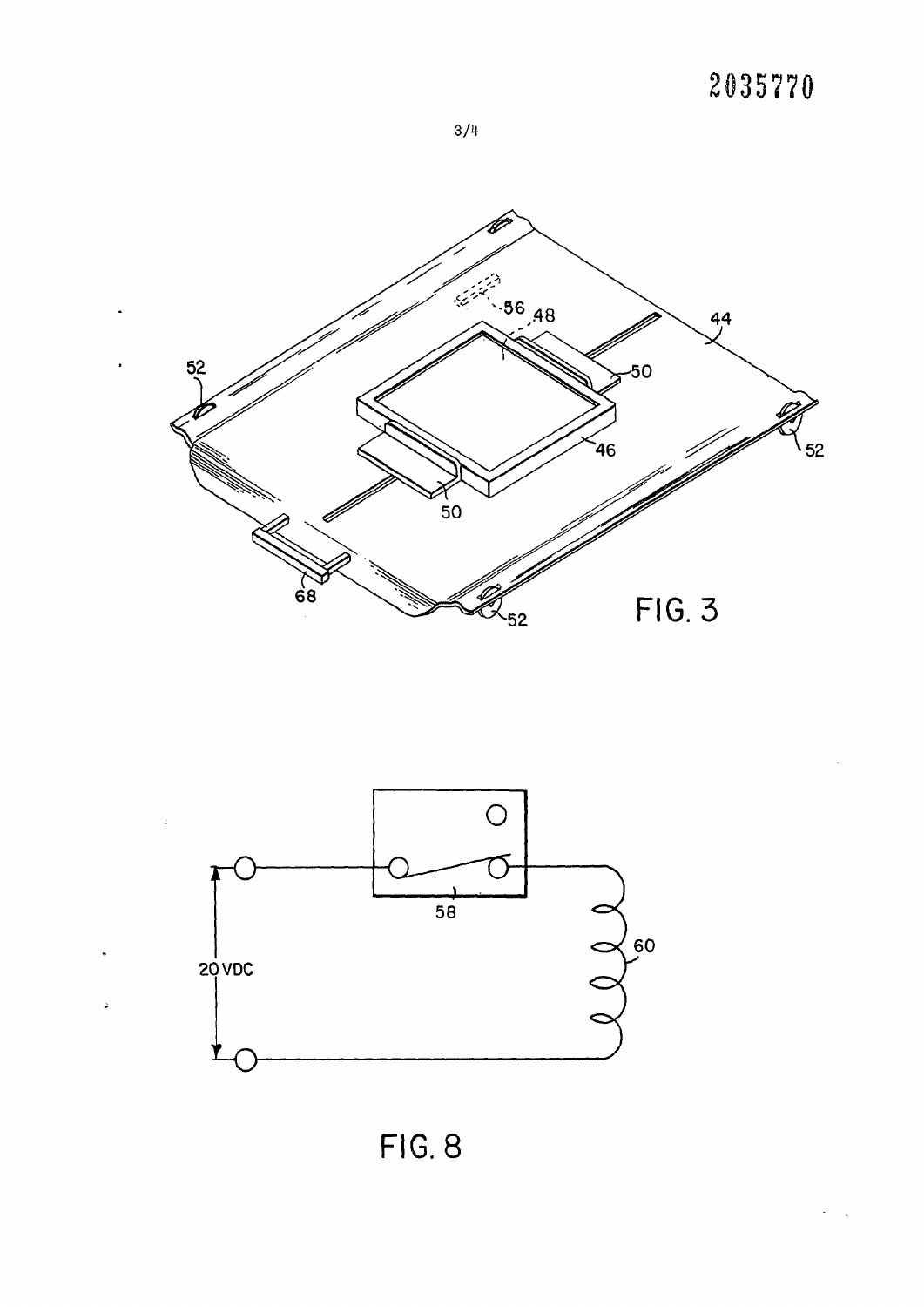

 $\bullet$ 

 $\bullet$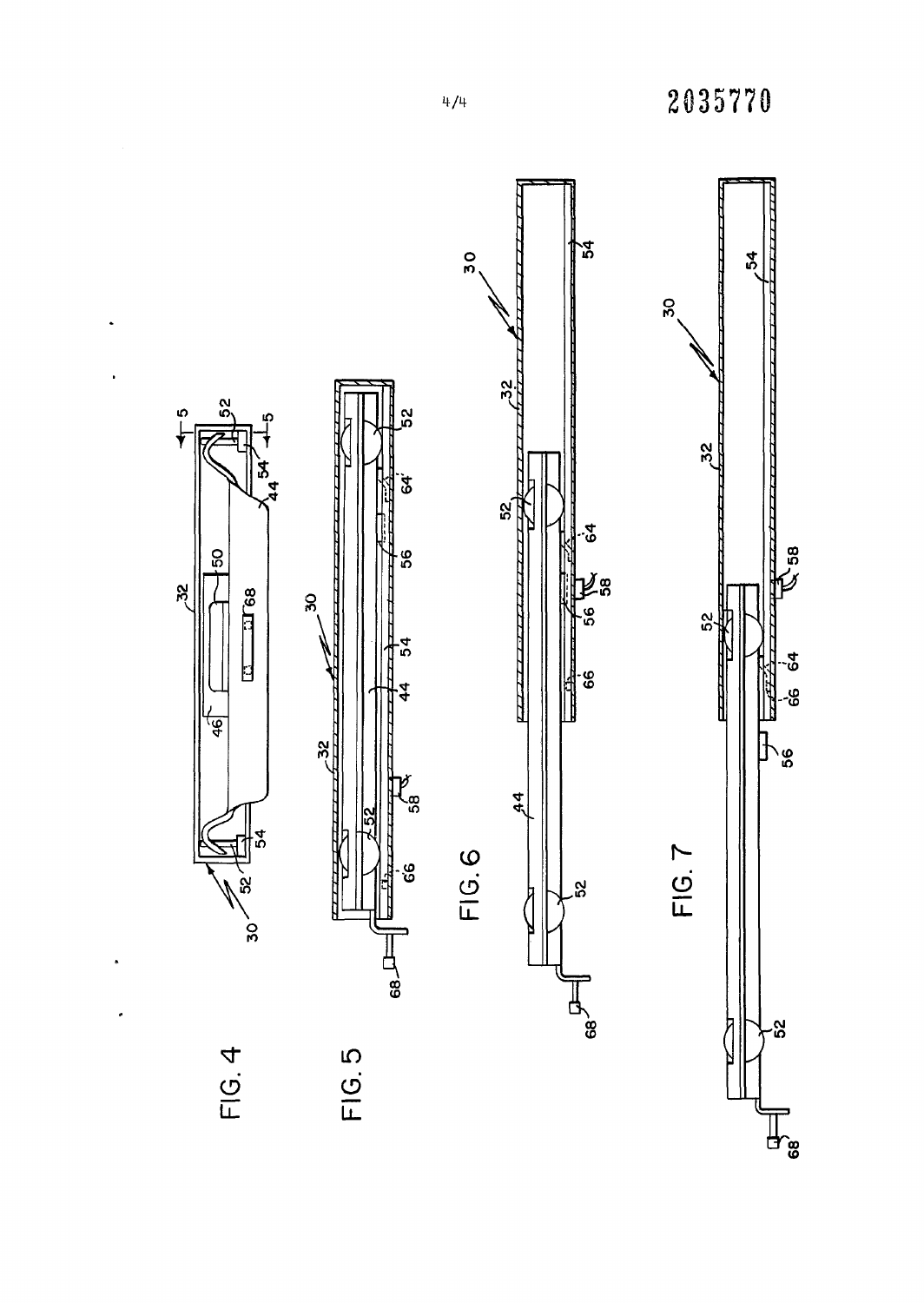## **SPECIFICATION**

#### **X-ray table**

- 5 This invention relates to X-ray fluoroscopic tables and has particular reference to such tables which are adapted to support a patient in a position such that X-rays or other similar radiation may be directed <sup>#</sup> through the patient to an image receptor which
- 10 comprises a radiation-sensitive film for producing a visible image of the irradiated area of the patient. In conventional X-ray systems the X-ray sensitive receptor or film is mounted in a cassette which is supported on a tray, called a bucky tray, adapted to
- 15 be slid into and out of a support called a bucky frame. The bucky frame is a shallow, boxlike device having an open top and a front opening through which the tray is inserted into the frame whereby X-rays entering the frame through the open top will
- 20 impinge upon the film supported on the tray. The table has an X-ray transparent top upon which the patient reposes, and the bucky frame is located in the table beneath the top. Since it is undesirable to continually reposition a patient during a series of
- 25 X-ray exosures, the bucky frame is movably mounted in the table so that it may be adjusted with respect to the patient in a direction longitudinally of the table.

The bucky (frame and tray) weighs over 9kg and

30 the cassette weight varies from 0.5 to 3.6kg and may be as large as 43cm square. Therefore, considerable weight is involved when a bucky frame, tray and cassette are to be moved as a unit.

Movement of the bucky frame, and consequent

- 35 adjustment of the position of the film, has been accomplished by attaching the ends of a cable to the frame and mounting the cable on pulleys so that, upon manual manipulation of a crank attached to one ofthe pulleys, the pulley can be rotated with
- 40 consequent movement of the cable and frame. In a tilting table the bucky frame is counterbalanced so that the operator can position it easily regardless of the tilt position of the table. However, the counterweight can accomodate only one com-
- 45 bination of cassette and bucky weights. Therefore, it was necessary to additionally provide a mechanical lock to immobilize the bucky in its adjusted position.
- Other prior developments included the provision of a rack and pinion device for moving the bucky and
- 50 a mechanical clamp for locking it in place. A still later \* development involves the use ofan electric motor with push button operation to move the cable and an electromagnet for rendering a pulley immovable to lock the bucky in adjusted position.
- 55 To install a cassette, the operator will pull a tray out of a bucky frame to its maximum "out" position as determined by a mechanical retainer, place the cassette between two clamping bars, and manipulate a lever which sets the bars. The tray is then
- 60 reinserted in the bucky frame. Since both hands are required to install the cassette, it is a cumbersome and awkward maneuvre by the operator to activate and deactivate a separate bucky lock during the loading and unloading procedures. When an oper-
- 65 ator neglects to operate the lock the bucky may

inadvertently move with consequent damage to the mechanism or disturbance of the patient.

- In order to overcome these objections, the present invention provides an X-ray table comprising a base,
- 70 a top positioned on the base, a bucky mounted beneath the top so as to be movable in the longitudinal directional of the table, the bucky comprising a frame having a front opening and a cassette tray slidable into and out of the frame
- 75 through the opening, and means arranged automatically to immobilize the bucky at at least one position of the tray within the frame.

In the preferred embodiment, the bucky is automatically locked both when the tray is in a loading

- 80 position and when it is in an exposure position and is automatically unlocked when the tray is in an intermediate position. Thus, the bucky frame is movable longitudinally of the table by means of a cable and metal pulleys, with a balance weight being
- 85 located on the cable for counterbalancing the weight of the bucky frame-tray assembly. The base of the frame carries a switch, such as a magnetically actuated reed switch or axial travel switch which is electrically connected to an electro-magnet located
- 90 in close proximity to one ofthe metal pulleys. The switch is adpated to be actuated by a magnet which is carried by the tray whereby when the tray is slid into the frame to an intermediate position the magnet will cause the switch to open the electrical
- 95 circuit to the electromagnet, freeing the pulley, and allowing the bucky frame and tray assembly to be moved.

When the tray is pulled out to load position where a cassette may be positioned on or clamped to the

- 100 tray, or is pushed in to the home position where an X-ray exposure may be made, the magnet is not located close enough to the switch to cause the switch to be activated. Thus, the switch, which is normally closed, will complete the circuit to the
- 105 electromagnet, causing the adjacent pulley, and consequently the bucky assembly, to be immobilized.

With a table constructed in accordance with this invention, an operator can *use* both hands to locate a

- 110 cassette on a tray held by an immobilized bucky frame, and then by adjusting the tray to an intermediate point in the frame he can simply adjust the bucky to a position where the tray is properly aligned in a preselected position, following which he can
- 115 then push the tray the remainder of the way into the frame to immobilize it and permit an X-ray exposure to be made.

The invention will be described in more detail, by way of example, with reference to the accompanying 120 drawings, inwhich:-

*Figure 1* is a perspective view of a fluoroscopic X-ray table embodying the invention; *Figure 2* is an isometric view pictorially illustrating

- the bucky adjusting system; 125 Figure 3 is an isometric view of the bucky tray;
	- *Figure 4* is a front elevational view of the bucky including frame and tray;

Figures 5, 6 and 7 are sectional views taken on line 5-5 of Figure 4 showing the bucky tray in three

130 different positions in the bucky frame; and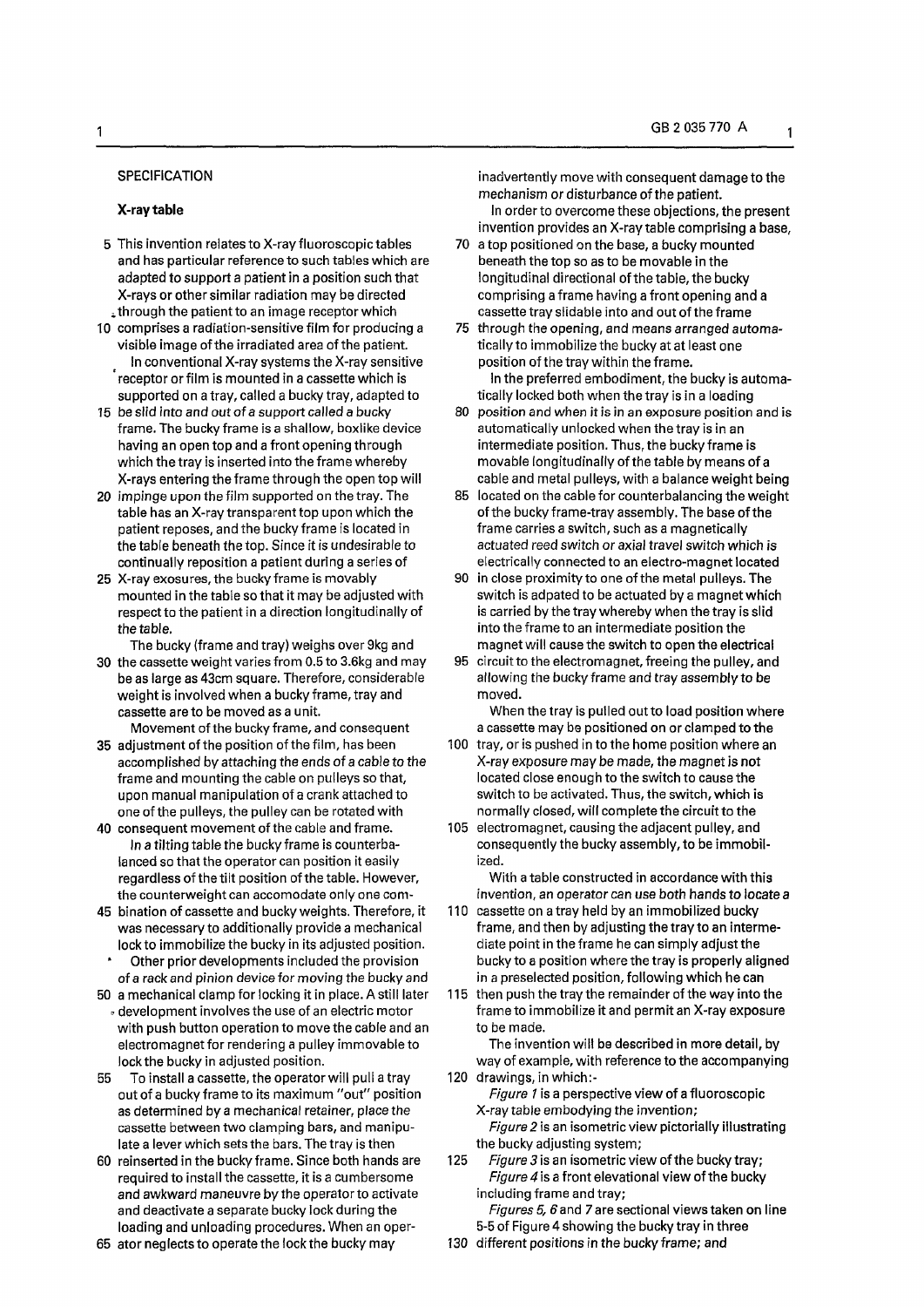*Figure 8* is a schematic diagram of the bucky locking circuit

Figure 1 shows an X-ray machine 10 which includes an X-ray table 12 having a base 14 and a top

- 5 16. The top 16 is secured upon a frame or carriage 18 for planar movement in any direction, the means for accomplishing such movement not forming any part of this invention. The base 14 has a depending front panel 20 and end panels 22 which overlie a fixed
- 10 pedestal 24 upon which the base tiltable, as is well known in the art.

Although not a part of the present invention, the X-ray machine 10 is shown as including a tube stand 26 that supports a vertically adjustable X-ray gener-

15 ator 28 which is normally positioned above the table top 16. Details of the generator and associated mechanism are well known and, therefore, not described herein.

Between the top of the base 14 and the table top 16

- 20 is a longitudinally extending space which opens at the front of the table so that a bucky 30 may be inserted and adjusted beneath the top 16 so as to be properly positioned with respect to the X-ray generator 28. Thus, when the generator 28 and the bucky
- 25 30 are properly related, X-rays from the generator 28 will pass through a patient lying on top 16 and through the top to a film which is carried within the bucky.

The bucky 30 includes a bucky frame 32 which is 30 better shown in Figure 2. The frame 32 carries a fixed

- clamp or block 34 on its underside to opposite ends of which are attached the two ends of a cable 36. The cable 36 runs over spaced pulleys 38 and 40 which are rotatably mounted in respective end portions of
- 35 the table base 14. Thus, the bucky frame 30 may be easily slid longitudinally off the table within the space beneath the top 16. A weight 42 is carried by the cable 36 to counterbalance the weight of the bucky frame 30 and a bucky tray and cassette carried 40 by the frame.
- The bucky frame 30 is open at the top and has a front opening through which a bucky tray 44 (Figures 1 and 3) may be inserted into the frame. The tray 44 supports a cassette 46 which carries an X-ray
- 45 sensitive film 48. The cassette 46 is centered on the tray 44 between adjustable clamps 50 and can be aligned with the X-ray generator 28 in the known manner.
- The sides of the tray 44 are provided with rollers 50 52 which ride along track portions 54 of the frame 32 when the tray is being inserted into or withdrawn from the frame. The under side of the tray 44 has attached to it near one side a magnet 56, preferably a bar magent, which is positioned in proximity to a
- 55 switch 58 carried by the bottom 59 of the frame 32 when the tray is withdrawn half-way out of the frame. When the tray 44 is located in the half-way position illustrated in Figure 6, the magnet 56 will be located immediately above the switch 58.
- 60 The switch 58, which may be a reed switch or an axial travel switch, is a normally closed single pole switch connected at one side to a suitable source of power (see Figure 8) such as 20 or 24 volts DC at at the opposite side to an electromagnet 60 which is
- 65 located closely adjacent the face of one of the

pulleys 40, as shown in Figure 2. Since the switch 58 is normally closed, the electromagnet 60 will normally be energized. This will immobilize the pulley 40 and consequently the cable 36 and bucky 30

- 70 cannot be normally moved. When a cassette 46 is to be loaded onto a tray 44, the tray is pulled out of the bucky frame 32 to the fullest extent possible without removing it entirely, this being conrolled by a spring member 64 (Figure
- 75 7) which is fixed to the under side of the tray 44 in a  $\pm$ position where it will engage a stop 66 on the bucky frame 32. Thus, when the tray is pulled out of the frame to the point where the spring member 64 engages the stop 66, as shown in Figure 7, the
- 80 magnet 56 is sufficiently far enough away from the switch 58 that its magnetic field will not cause the switch to open. Thus, the bucky is immobilized and the operater can use both hands to load a cassette 46 on the tray 44.
- 85 When the tray 44 is pushed into the frame 32 to approximately the midpoint, as shown in Figure 6, the magnet 56 will open the switch 58, deenergizing the electromagnet 60, and allowing the bucky 30 to be adjusted longitudinally to the table. This can be
- 90 done by the operator very easily by merely grasping the handle 68 on the tray and applying pressure in the direction in which the bucky is to be moved.

When the bucky 30 has been suitably adjusted, the tray 44 will then be pushed all the way in to the home

- 95 position as shown in Figure 5. When in its home position an X-ray exposure may be taken and, therefore, it is important that the bucky be stationary. To permit this the magnet 56 is again remote from the switch 58. Thus, the switch is in its normally
- 100 closed condition and the electromagnet 60 is energized to immobilize the bucky.

## CLAIMS

- 105 1. An X-ray table comprising a base, a top positioned on the base, a bucky mounted beneath the top so as to be movable in the longitudinal direction of the table, the bucky comprising a frame having a front opening and a cassette tray slidable
- 110 into and out of the frame through the opening, and means arranged automatically to immobilize the bucky at at least one position of the tray within the frame.
- 2. An X-ray table according to claim 1, wherein 115 the bucky is immobilized when the tray is in the frame.
- 3. An X-ray table according to claim 2, wherein $<sup>5</sup>$ </sup> the bucky is also immobilized when the tray is out of the frame and is only free to be moved longitudinally 120 when the tray is at an intermediate position.
- 4. An X-ray table according to claim 1,2 or 3, wherein the immobilization of the bucky is effected by an electrically-activated device controlled by a switch arrangement responsive to the position of the 125 tray.

5. An X-ray table according to claim 4, wherein the switch arrangement comprises a switch and switch actuator carried respectively by one and the other of the frame and tray at locations such that the

130 switch is in the state freeing the bucky only when the

ŷ

Ş